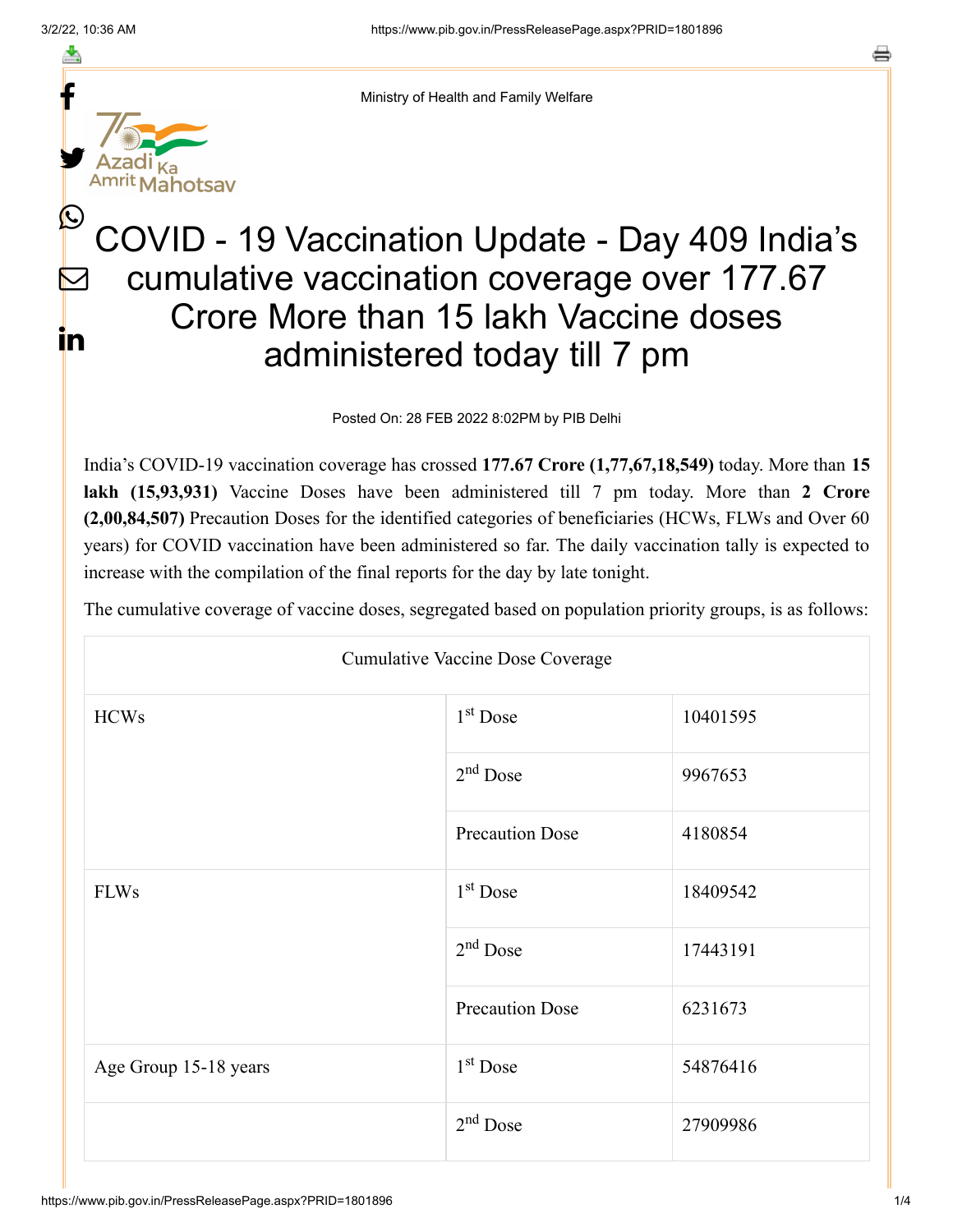| f                 | Age Group 18-44 years                        | $1st$ Dose             | 551851680  |
|-------------------|----------------------------------------------|------------------------|------------|
|                   |                                              | $2nd$ Dose             | 444586761  |
|                   | Age Group 45-59 years                        | $1st$ Dose             | 202278996  |
| $\mathbf{\Omega}$ |                                              | $2nd$ Dose             | 180231553  |
|                   | Over 60 years                                | $1st$ Dose             | 126416262  |
|                   |                                              | $2nd$ Dose             | 112260407  |
|                   |                                              | <b>Precaution Dose</b> | 9671980    |
|                   | Cumulative 1 <sup>st</sup> dose administered |                        | 964234491  |
|                   | Cumulative 2 <sup>nd</sup> dose administered |                        | 792399551  |
|                   | <b>Precaution Dose</b>                       |                        | 20084507   |
|                   | Total                                        |                        | 1776718549 |

Today's achievement in the vaccination exercise, segregated by population priority groups, is as follows:

|             | Date: 28 <sup>th</sup> February, 2022 (409 <sup>th</sup> Day) |      |  |
|-------------|---------------------------------------------------------------|------|--|
| <b>HCWs</b> | 1 <sup>st</sup> Dose                                          | 58   |  |
|             | $2nd$ Dose                                                    | 1244 |  |
|             | <b>Precaution Dose</b>                                        | 9703 |  |
| <b>FLWs</b> | $1st$ Dose                                                    | 88   |  |
|             | $2nd$ Dose                                                    | 1800 |  |
|             |                                                               |      |  |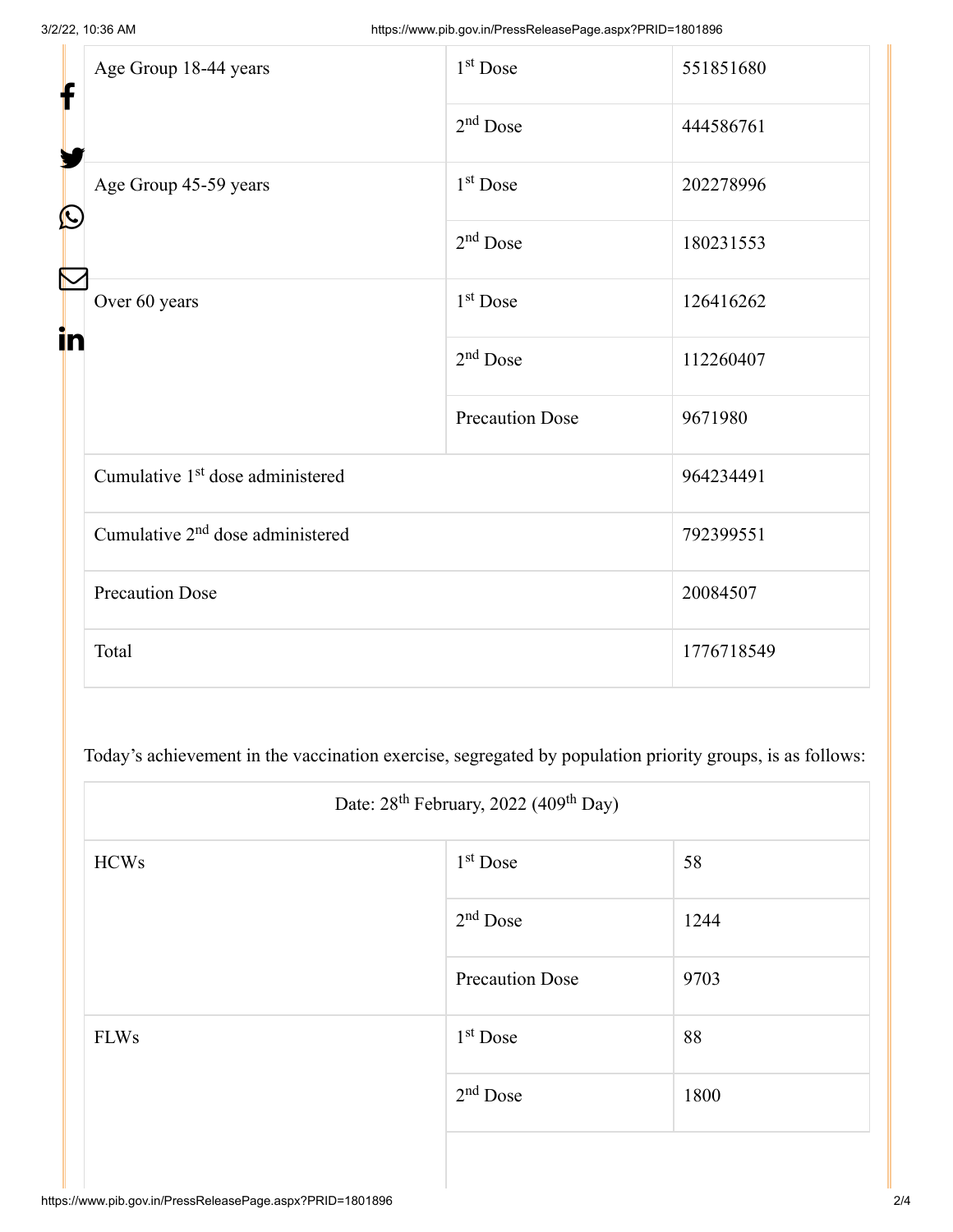| f          |                                              | <b>Precaution Dose</b> | 14220   |
|------------|----------------------------------------------|------------------------|---------|
|            | Age Group 15-18 years                        | 1 <sup>st</sup> Dose   | 80632   |
|            |                                              | $2nd$ Dose             | 415912  |
| $\bigcirc$ | Age Group 18-44 years                        | 1 <sup>st</sup> Dose   | 99085   |
|            |                                              | $2nd$ Dose             | 670285  |
| in         | Age Group 45-59 years                        | 1 <sup>st</sup> Dose   | 14290   |
|            |                                              | $2nd$ Dose             | 142336  |
|            | Over 60 years                                | 1 <sup>st</sup> Dose   | 12802   |
|            |                                              | $2nd$ Dose             | 83149   |
|            |                                              | <b>Precaution Dose</b> | 48327   |
|            | Cumulative 1 <sup>st</sup> dose administered |                        | 206955  |
|            | Cumulative 2 <sup>nd</sup> dose administered |                        | 1314726 |
|            | <b>Precaution Dose</b>                       |                        | 72250   |
|            | Total                                        |                        | 1593931 |

The vaccination exercise as a tool to protect the most vulnerable population groups in the country from COVID-19 continues to be regularly reviewed and monitored at the highest level.

\*\*\*\*

## **MV**

## **HFW/COVID Vaccination/28 February/5 th**

(Release ID: 1801896) Visitor Counter : 270